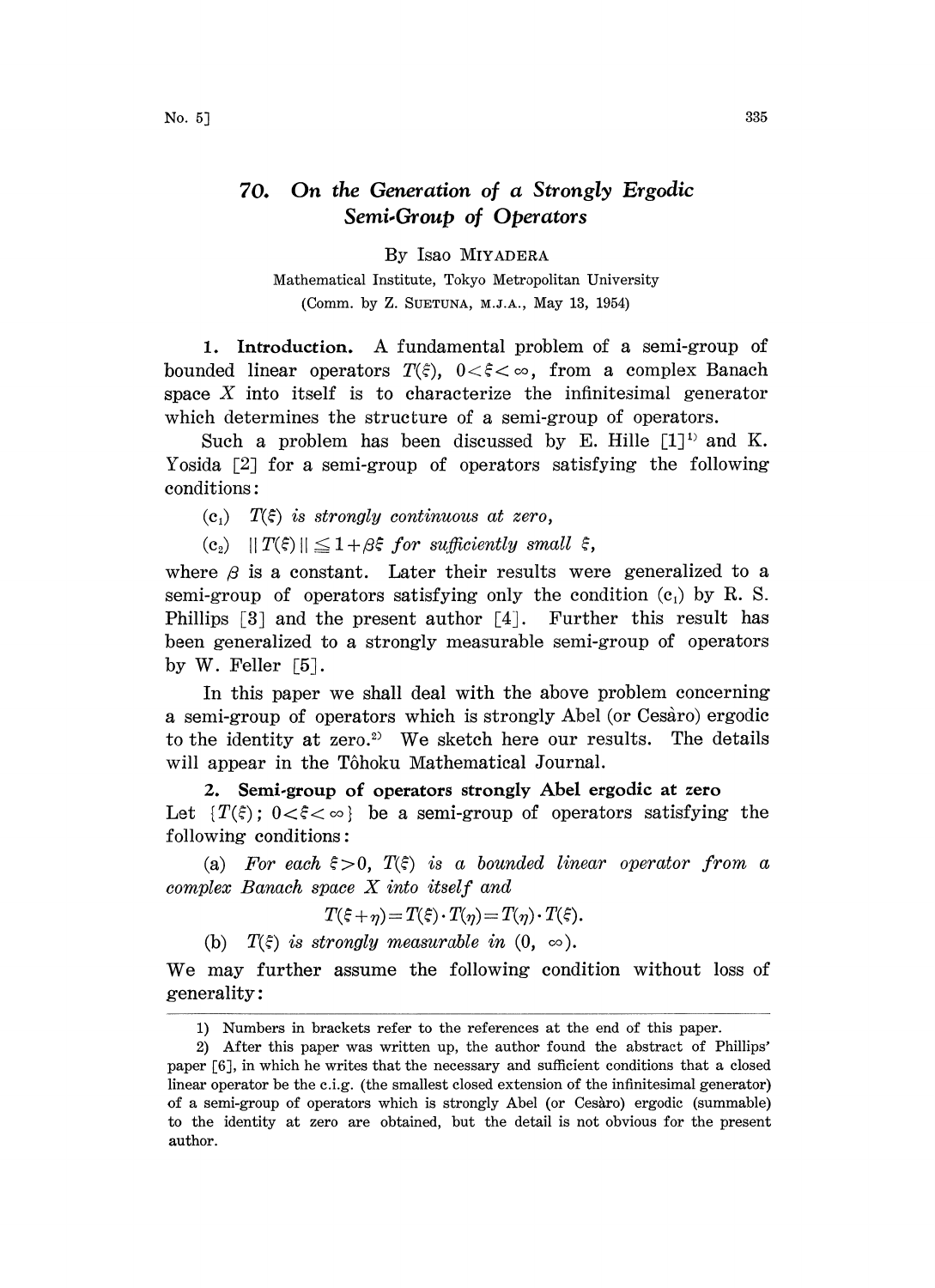336 I. MIYADERA ['Vol. 30,

(c)  $||T(\xi)||$  is bounded at  $\xi = \infty$ .

Definition 1.  $T(\xi)$  is said to be strongly Abel ergodic to the identity at zero if it satisfies the following conditions:

$$
\int_{0}^{1} ||T(\xi)|| d\xi < \infty,
$$
  

$$
\lim_{\lambda \to \infty} \lambda \int_{0}^{\infty} e^{-\lambda \xi} T(\xi) x d\xi = x, \quad x \in X.
$$

Definition 2. The set  $\Sigma$  defined by

$$
\Sigma = \left\{ x \, ; \, \lim_{\xi \to 0} \frac{1}{\xi} \int_{0}^{\xi} T(\eta) x \, d\eta = x \right\}
$$
\n-continuity set of  $\{T(\xi) \, ; \, 0 < \xi$   
\nWe define the operator A by\n
$$
Ax = \lim_{\eta \to 0} \frac{1}{\eta} \left[ T(\theta) - \Pi x \right]
$$

is said to be  $(C, 1)$ -continuity set of  $\{T(\xi)\,;\;0\!<\!\xi\!<\!\infty\}$ .

Definition 3. We define the operator A by

$$
Ax = \lim_{h \to 0} \frac{1}{h} [T(h) - I]x
$$

whenever the limit on the right hand side exists and belongs to  $\Sigma$ . A is said to be the infinitesimal generator of  $\{T(\xi)\,;\;0\!<\!\xi\!<\!\infty\}$  and the set of elements x, for which  $Ax$  exists, will be denoted by  $D(A)$ .

We obtain first the following

**Theorem 1.** Let  $\{T(\xi)\}\; 0 < \xi < \infty\}$  be a semi-group of operators satisfying the conditions  $(a)-(c)$  and strongly Abel ergodic to the identity at zero. Then we have

(i) for each  $\lambda$  such that  $R(\lambda) > 0$ , where  $R(\lambda)$  denotes the real part of  $\lambda$ , there exists a bounded linear operator  $R(\lambda; A)$  from X into  $\Sigma$  satisfying the following conditions:

$$
(\lambda - A)R(\lambda ; A)x = x, \quad x \in \Sigma,
$$
  
 
$$
R(\lambda ; A)(\lambda - A)x = x, \quad x \in D(A),
$$

(ii)  $D(A)$  is a dense linear subset in X,

(iii) there exists a finite positive constant  $M$  such that

$$
|| \lambda R(\lambda ; A)|| \leq M, \quad \lambda \geq 1,
$$

(iv) there exists a non-negative function  $f(\xi, x)$  defined on the product space  $\langle 0, \infty \rangle \times X$  satisfying the properties  $(a') - (d')$ :

- (a') for each  $x \in X$ ,  $f(\xi, x)$  is a measurable function of  $\xi$ ,
- (b')  $f(\xi) = \sup_{x \in X} \frac{f(\xi, x)}{||x||}$  is integrable on any finite interval  $[0, \epsilon]$

and bounded measurable on any infinite interval  $[\epsilon, \infty]$ ,  $\epsilon > 0$ ,

- (c')  $\sup_{x \in X} \frac{f(\xi, R(1; A)x)}{\|x\|}$  is bounded on  $(0, \infty)$ ,
- (d') for all  $x \in X$ , we have

 $|| R^{(k)}(\lambda; A)x || \leq (-1)^k F^{(k)}(\lambda, x), k=1, 2, \ldots,$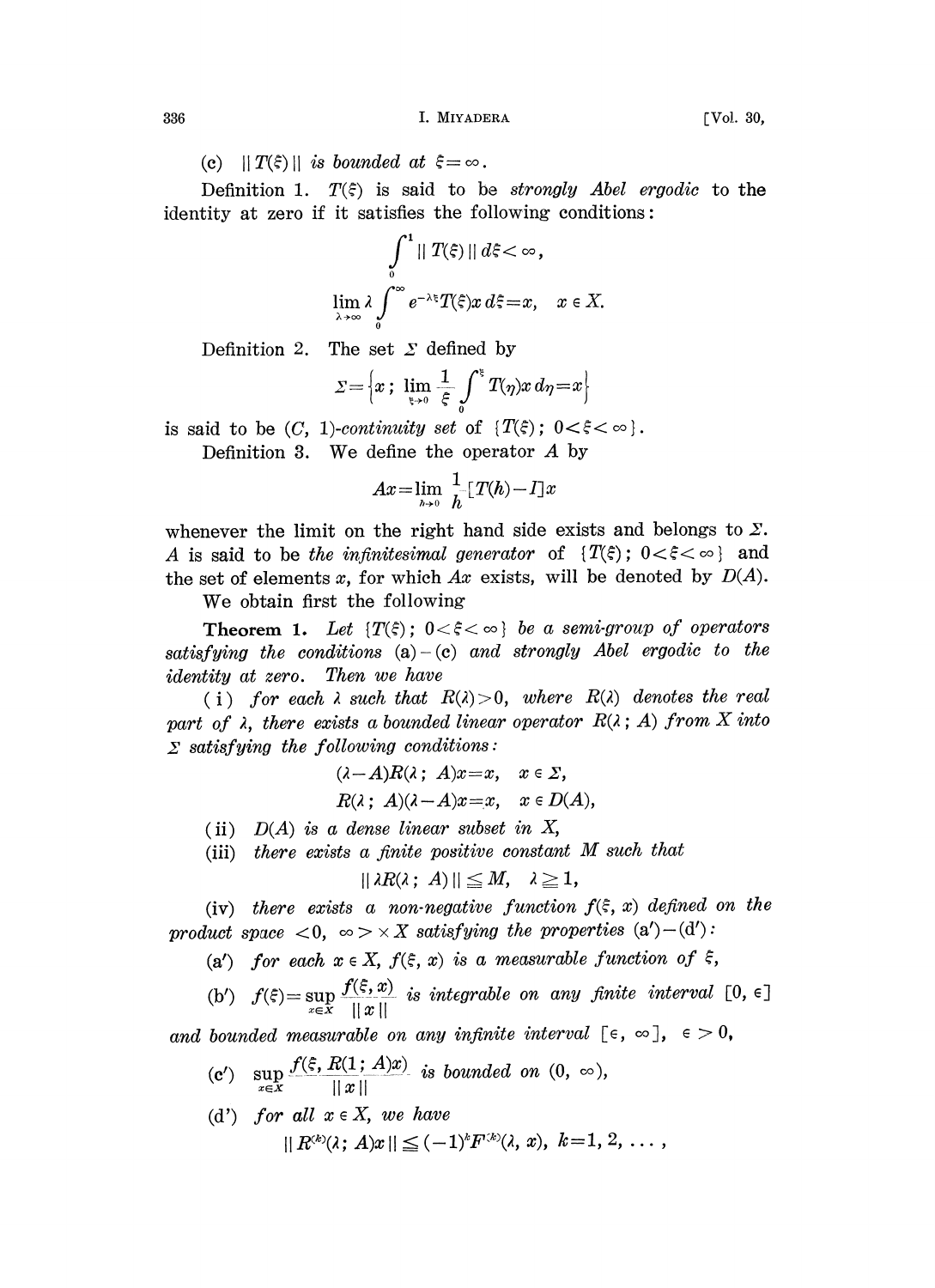No. 5] On the Generation of a Strongly Ergodic Semi-Group of Operators 337

where  $F(\lambda, x)$  is defined by

$$
F(\lambda, x) = \int_{0}^{\infty} e^{-\lambda \xi} f(\xi, x) d\xi, \quad \lambda > 0,
$$

and  $R^{(k)}(\lambda; A)$ ,  $F^{(k)}(\lambda, x)$  denote the  $k$ -th derivative of  $R(\lambda; A)$ ,  $F(\lambda, x)$ <br>m by respectively,

 $(v)$  if we define the new norm by

$$
N(x) = \sup_{\xi>0} \left| \left| \frac{1}{\xi} \int_0^{\xi} T(\eta) x \, d\eta \right| \right|, \quad x \in \Sigma,
$$

then  $\Sigma$  is a Banach space with  $N(x)$ -norm and  $D(A)$  is dense in  $\Sigma$ with  $N(x)$ -norm, and furthermore

$$
N(x) = \sup_{k \geq 1, \ \lambda > 0} \left\| \frac{1}{k} \sum_{i=1}^k \left[ \lambda R(\lambda \ ; \ A) \right]^i x \right\|, \quad x \in \Sigma.
$$

Next we state the converse of Theorem 1.

 $\begin{array}{c} \kappa \text{ } \text{\tiny{i} = 1} \ \text{\tiny{r} = 1} \ \text{\tiny{a} \text{ } \text{ } line} \ \text{\tiny{a} \text{ } \text{ } line} \ \text{\tiny{a} \text{ } \text{ } finite} \end{array}$ **Theorem 2.** Let  $\Sigma$  be a linear subset in  $X$  and  $A$  be a linear operator on  $\Sigma$  into itself satisfying the conditions (i)-(iv), where  $D(A)$ denotes the domain of A. We assume further that  $N(x)$  defined by

$$
N(x)\!=\!\sup_{k\ge 1,\,\lambda>0}\Big|\Big|\frac{1}{k}\!\sum_{i=1}^k[\lambda R(\lambda\,;\,A)]^i\,x\Big|\Big|,\quad x\in\varSigma,
$$

is finitely valued and  $\Sigma$  is a Banach space with  $N(x)$ -norm and that  $D(A)$  is dense in  $\Sigma$  with  $N(x)$ -norm.

Then there exists a semi-group of operators  $\{T(\xi); 0 < \xi < \infty\}$  such that  $T(\xi)$  satisfies the conditions (a)-(c), is strongly Abel ergodic to the identity at zero and A is its infinitesimal generator, and  $\Sigma$  is the  $(C, 1)$ -continuity set of  $\{T(\xi)\}\; 0 < \xi < \infty\}$  and

$$
N(x) = \sup_{\xi > 0} \left\| \frac{1}{\xi} \int_{0}^{\xi} T(\eta) x \, d\eta \right\|, \quad x \in \Sigma.
$$
  
used by the idea due to K. Yoside  
up of operators strongly (C, 1)-erg  
 $T(\xi)$  is said to be *strongly* (C,

Theorem 2 is proved by the idea due to K. Yosida and W. Feller.

3. Semi-group of operators strongly  $(C, 1)$ -ergodic at zero

Definition 4.  $T(\xi)$  is said to be *strongly*  $(C, 1)$ -ergodic to the identity at zero if it satisfies the followings:

$$
\int\limits_{\xi\to 0}^1\left|\right|T(\xi)\left|\right|d\xi<\infty,
$$
\n
$$
\lim\limits_{\xi\to 0}\frac{1}{\xi}\int\limits_{\xi}^{\xi}T(\eta)x\,d\eta\!=\!x,\quad x\in X.
$$

In this case the  $(C, 1)$ -continuity set of  $\{T(\xi)\colon 0 < \xi < \infty\}$  coincides with the whole space  $X$ , so that our definition of the infinitesimal generator (cf. Def. 3) becomes the ordinary one, further  $N(x)$ -norm defined by

$$
N(x) = \sup_{\xi > 0} \left| \left| \frac{1}{\xi} \int_{0}^{\xi} T(\eta) x \, d\eta \right| \right|, \quad x \in X
$$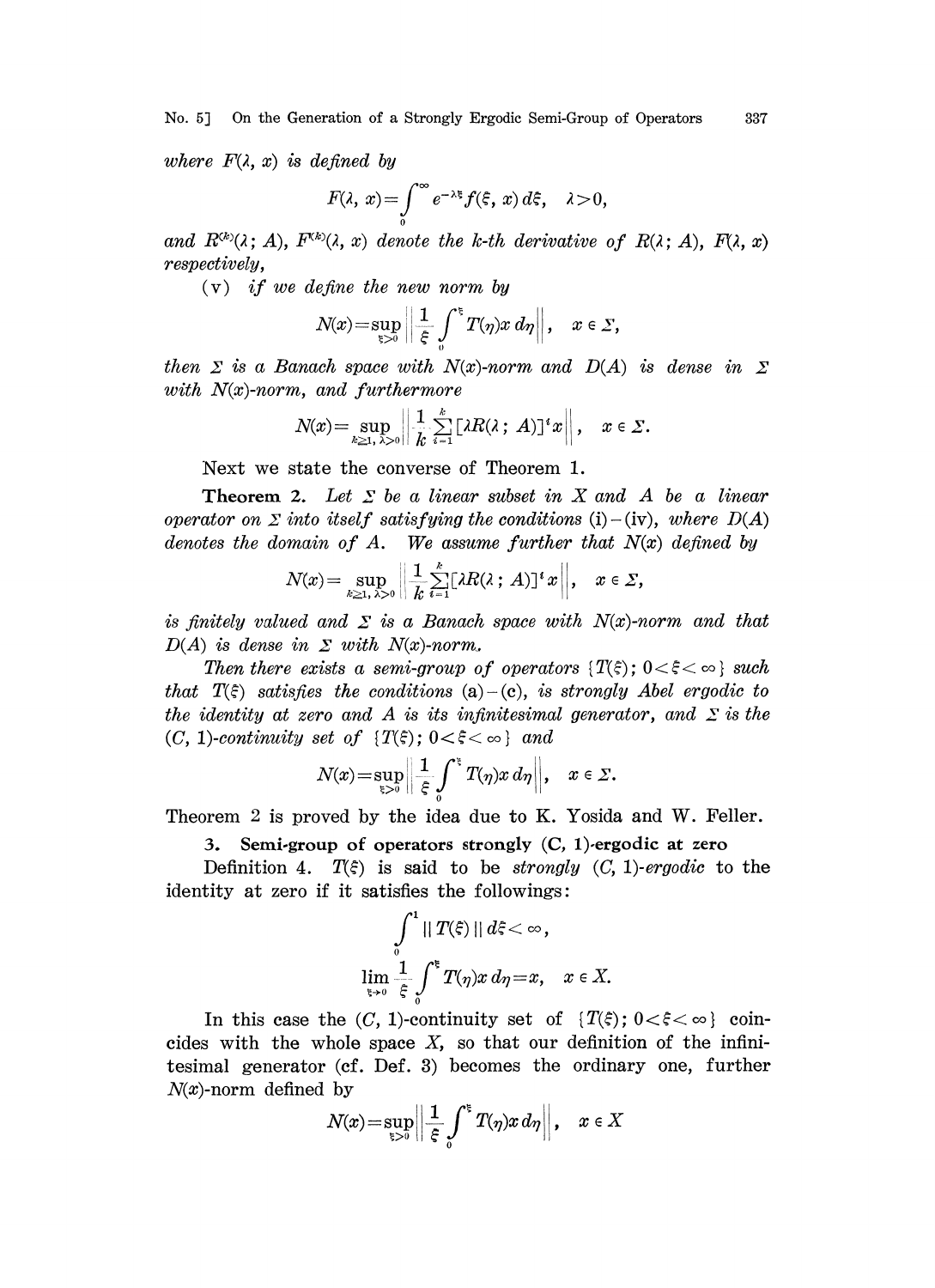In fact, by the conditions  $(a)-(c)$  and

$$
\lim_{\xi\to 0}\frac{1}{\xi}\int_0^{\xi}T(\eta)x\,d\eta\!=\!x,\quad x\in X,
$$

there exists a finite positive constant  $M$  such that

$$
\lim_{\xi \to 0} \frac{1}{\xi} \int_{0}^{1} T(\eta) x \, d\eta = x, \quad x \in X,
$$
  
positive constant *M* such th  

$$
\sup_{\xi > 0} \left\| \frac{1}{\xi} \int_{0}^{\xi} T(\eta) x \, d\eta \right\| \le M ||x||
$$

for all  $x \in X$ , while

$$
||x|| \leq \sup_{\xi>0} \left\|\frac{1}{\xi}\int_{0}^{\xi}T(\eta) x d\eta\right\|,
$$

so that we have

(\*) 
$$
||x|| \leq \sup_{\xi>0} \left|\left|\frac{1}{\xi}\int_{0}^{\xi}T(\eta)x\,d\eta\right|\right| = N(x) \leq M||x||.
$$

We denote the infinitesimal generator of  $\{T(\xi)\colon 0 < \xi < \infty\}$  by A and the domain of A by  $D(A)$ .

**Theorem 3.** Let  $\{T(\xi)\}\;0\leq \xi \leq \infty\}$  be a semi-group of operators satisfying the assumptions (a)-(c) and strongly  $(C, 1)$ -ergodic to the identity at zero. Then

 $(i')$  A is a closed linear operator and its spectrum is located in  $R(\lambda) \leq 0$ ,

(ii')  $D(A)$  is a dense linear subset in X,

(iii') there exists a finite positive constant  $M$  such that

$$
\sup_{k\geq 1,\,\lambda>0}\Bigl\|\frac{1}{k}\sum_{i=1}^k[\lambda R(\lambda\,;\,A)]^ix\Bigr\|\leq M\,||\,x\,||
$$

for all  $x \in X$ ,

 $(iv')$  the condition (iv) is satisfied.

**Proof.** Since 
$$
\frac{d}{d\xi}T(\xi)x = T(\xi)Ax
$$
 for  $x \in D(A)$ , we have

$$
\frac{1}{\xi}[T(\xi)-I]x=\frac{1}{\xi}\int_{0}^{\xi}T(\eta)Ax\,d\eta,\quad x\in D(A).
$$

Suppose that  $\{x_n\}$  is a sequence in  $D(A)$  and that  $x_n \to x$ ,  $Ax_n \to y$ . The above formula holds for  $x=x_n$  so that

$$
\frac{1}{\varepsilon}\left[T(\varepsilon)x_n-x_n\right]=\frac{1}{\varepsilon}\int\limits_{0}^{\varepsilon}T(\eta)Ax_n\,d\eta.
$$

Letting  $n \rightarrow \infty$ , one obtains

$$
\frac{1}{\xi}\left[T(\xi)x-x\right]=\frac{1}{\xi}\int_{0}^{\xi}T(\eta)y\,d\eta.
$$

Because of the strong  $(C, 1)$ -ergodicity, the right hand side tends to y when  $\xi \rightarrow 0$ . Hence Ax exists and equals to y, so that A is a closed linear operator.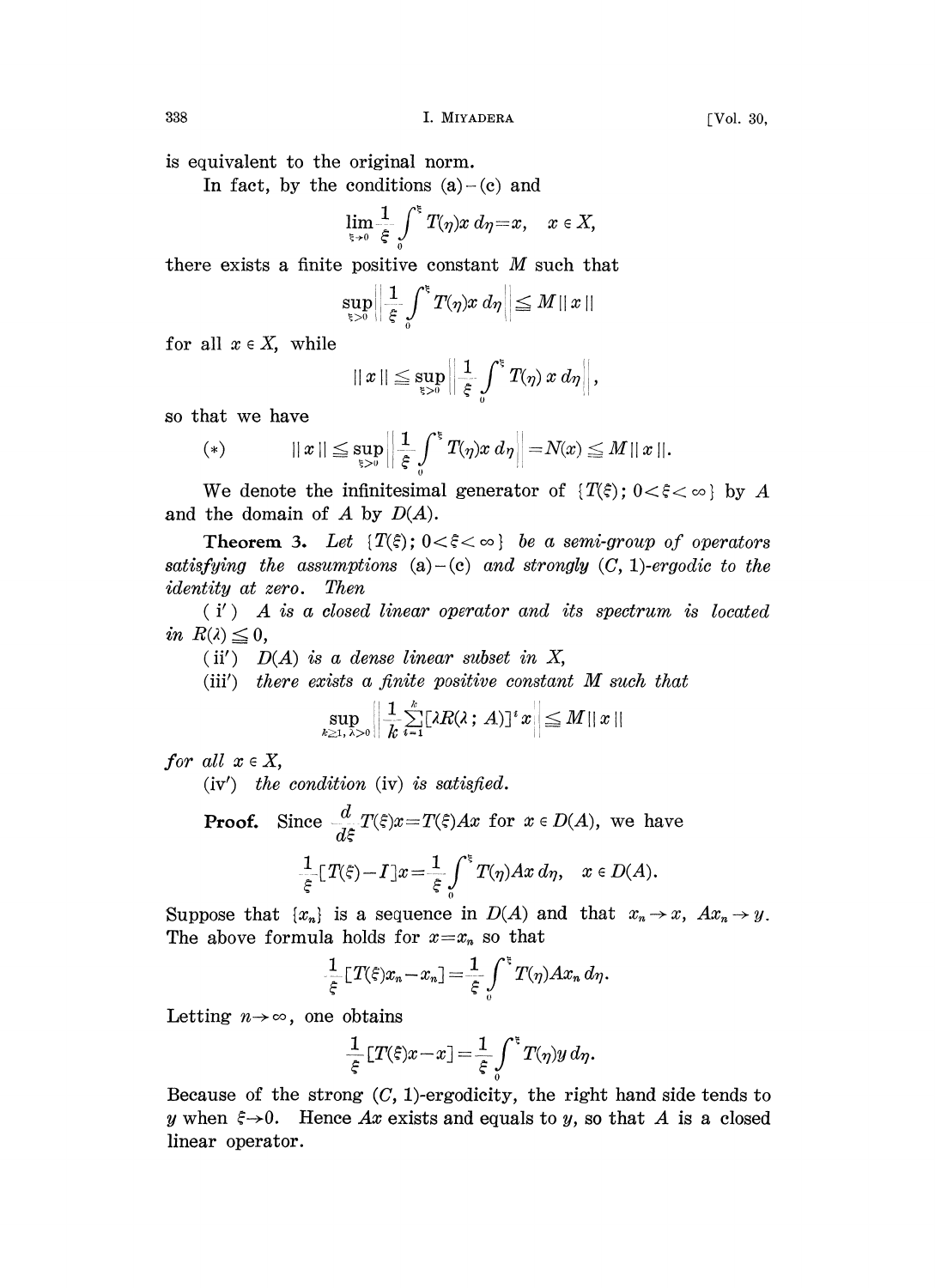No. 5] On the Generation of a Strongly Ergodic Semi-Group of Operators 339

We note next that the  $(C, 1)$ -ergodicity implies the Abel ergodicity and  $\Sigma=X$ , and then we have the conclusions (i')-(iv') from Theorem 1 and the inequality  $(*)$ .

The converse of this theorem is stated as follows.

**Theorem 4.** Let  $A$  be a closed linear operator on  $X$  into itself satisfying the conditions  $(i') - (iv')$ . Then there exists a semi-group of operators  $\{T(\xi): 0 < \xi < \infty\}$  such that  $T(\xi)$  satisfies the conditions (a) -(c), is strongly  $(C, 1)$ -ergodic to the identity at zero and that A is its *infinitesimal generator.* 

**Proof.** If we denote the resolvent of A by  $R(\lambda; A)$  for each  $\lambda$ such that  $R(\lambda) > 0$ , we have the first resolvent equation by the assumption (i'). In virtue of the assumption (iii') we have  $\{ | \lambda R(\lambda; A) | \leq M$ , so that we obtain

$$
\lim ||\,\lambda R(\lambda\,;\,A)x\!-\!x\,||=0
$$

for all  $x \in X$ . From this we have

$$
||x|| \leq \sup_{k \geq 1, \lambda > 0} \left\| \frac{1}{k} \sum_{i=1}^{k} [\lambda R(\lambda; A)]^i x \right\| \leq M ||x||
$$

-- =i for all  $x \in X$ , and hence if we take the whole space X as  $\Sigma$ , our assumptions imply the assumptions of Theorem 2. Thus there exists a semi-group of operators  $\{T(\xi)\colon 0<\xi<\infty\}$  such that  $T(\xi)$  satisfies the conditions  $(a) - (c)$  and is strongly Abel ergodic to the identity at zero, and such that the whole space X is the  $(C, 1)$ -continuity set of  $\{T(\xi)\,;\,0\leq \xi \leq \infty\}$  and A is its infinitesimal generator. Hence it follows that  $T(\xi)$  is strongly  $(C, 1)$ -ergodic to the identity at zero. This completes the proof.

From Theorems 3 and 4 we get the following corollary.

Corollary. A necessary and sufficient condition that <sup>a</sup> closed linear operator A becomes the infinitesimal generator of <sup>a</sup> semi-group of operators  $\{T(\xi); 0 < \xi < \infty\}$  satisfying the conditions (a), (c) and  $(c_1)$ , is that the conditions (i') and (ii') are satisfied, and that there exists <sup>a</sup> finite positive constant M such that

$$
||[\lambda R(\lambda; A)]^k|| \leq M, \quad \lambda > 0, \quad k = 1, 2, \ldots
$$

To prove the necessity it is sufficient to note that there exists a finite positive constant M such that  $||T(\xi)|| \leq M$  for  $0 < \xi < \infty$  and the strong continuity implies the strong  $(C, 1)$ -ergodicity.

If we put  $f(\xi, x) = M||x||$ , then the conditions imply the assumptions of Theorem 4, while  $||T(\xi)|| \leq M$  follows from the condition  $||[\lambda R(\lambda;A)]^k|| \leq M$ . Thus the sufficiency of the conditions is established by use of Theorem 4.